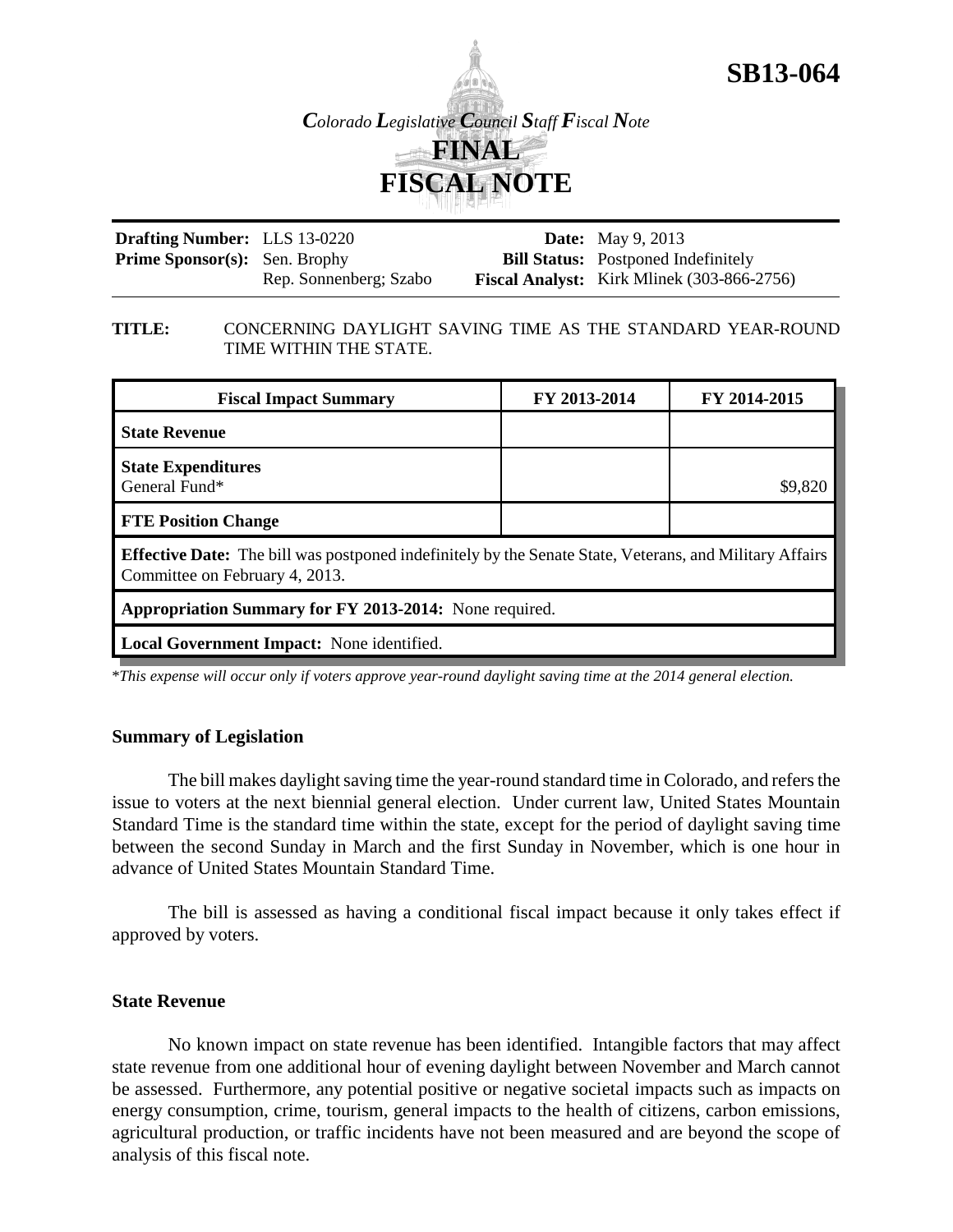May 9, 2013

## **State Expenditures**

All departments of state government were contacted for purposes of assessing the fiscal impact of extending daylight saving time in Colorado. With the exception of the Department of Revenue, discussed below, the bill will not affect state agency expenditures.

*Department of Revenue.* **The department requires a one-time General Fund appropriation of \$9,820 in FY 2014-15** to implement clock and time-stamp changes required by the bill, but only upon voter approval of year-round daylight saving time at the 2014 general election. Computer programming for scripting, testing, and implementation will require 128 hours, comprised of 20 hours at \$86 to develop the script to reset the servers, and 108 hours at \$75 per hour to test the script, implement the change systemwide, and for follow-up.

The department utilizes over 300 servers throughout the state, including MS Windows OS, Linux OS, UNIX, and HPUX OS. Many business functions of the department are in operation 24 hours per day, 7 days per week. Many of these functions are time sensitive, including accident reports for Division of Motor Vehicles and time stamps on tax documents. Each line of business within the department will have to be upgraded to allow for the new time zone. Although Microsoft may issue a computer patch at no cost to accommodate different time zones within its systems, the Colorado time zone will be unique and will affect systems that do not operate on a Microsoft platform.

## **Local Government Impact**

No known impact to local government has been identified. Any assessment of cost savings versus additional expenditures would be difficult to measure and would most likely yield inconclusive and conflicting results.

## **Election Expenditure Impacts (For Informational Purposes Only)**

The bill refers a measure to the voters at the November 2014 general election. This measure will be published in newspapers and an analysis of the measure will be included in the Blue Book mailed to all registered voter households prior to the election. Under current law, costs for these functions will be paid through a General Fund line item in the Long Appropriations Bill. Table 1 below identifies the anticipated costs for the 2014 Blue Book.